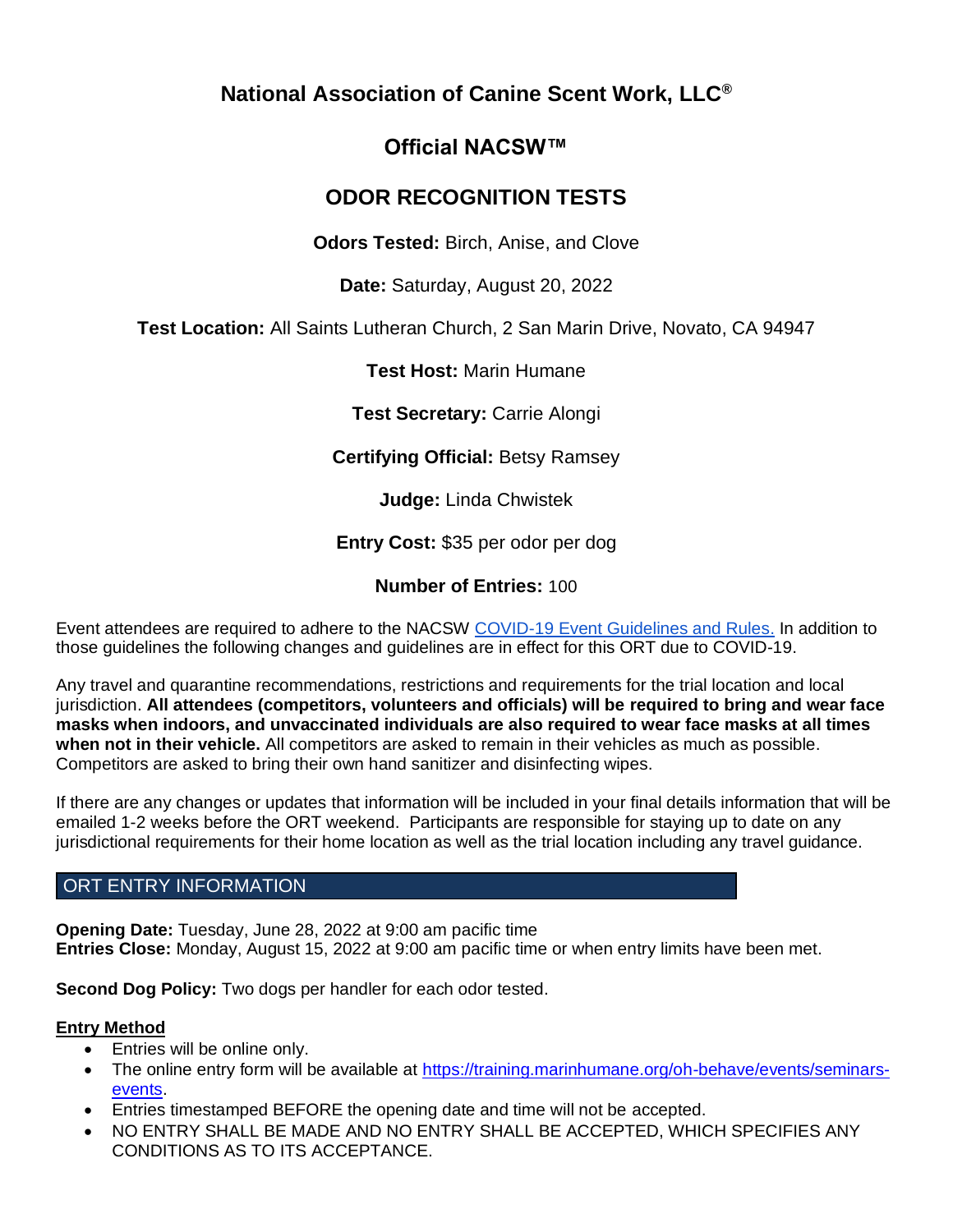• OWNERS are responsible for errors when filling in the entry information.

## **Notification**

Acknowledgement of entry acceptance/confirmation, will be made by email when entries are processed and will include a link to pay your registration fee for the test. Payment for test spot is due within 48 hours of confirmation email notification that you have a spot in the test. Your payment notification and receipt is confirmation of your completed entry. All confirmations will be sent via email within 7 days of registration.

## **Entry Requirements**

### **A Qualified Entry is one that meets all the following criteria:**

- 1. Complete entry during the specified entry time frame.
- 2. The Handler is a NACSW member for the 2022-2023 membership year (8/1/22- 7/31/23).
- 3. The Dog is registered with the NACSW.
- 4. Dogs participating in an Odor Recognition Test (ORT) must be at least six months of age.

For information on how to register or become a member go t[o](http://www.nacsw.net/) [www.NACSW.net](http://www.nacsw.net/)

## **Trial Eligibility and ORTs**

An ORT must be taken and passed at least 14 days before a trial opening date to be eligible for the first draw period.

## **Basic Description of the Test**

To successfully pass an ORT a dog must identify the location of the target odor and the handler must correctly call an "alert" within a three-minute time period. The Odor Recognition Test consists of a drill type exercise which requires 12 closed boxes set up in a pattern of *one or* two rows, spaced a minimum of 48" apart. The ORT is conducted on leash. Complete information can be obtained on the NACSW website.

*All exhibitors should obtain and review a copy of the NACSW K9 NOSE WORK® RULE BOOK.* You may get it from their website[:](http://www.nacsw.net/) [www.NACSW.net](http://www.nacsw.net/)

### **No dog will be given more than one space in the same odor test at a single event.**

### **Results**

During the odor re-sets, the official results sheet will be brought out to the parking area for testers to photo or review. We recommend you verify your results on the official results sheet and let your host or judge know if you have any questions regarding your results.

# CANCELLATION POLICY

The following cancellation policy applies: For cancellation of entries on or before 5 PM Pacific time August 1, 2022: Full refund minus \$15.00 processing fee. For cancellation of entries after 5 p.m. August 1, 2022: 50% refund will be issued if host can fill your space. No refund will be issued after this date if host can't fill your space. No refunds will be issued for cancellations during the last 72 hours before the event or no-shows.

All cancelations must be emailed to [calongi@marinhumane.org.](mailto:calongi@marinhumane.org) Entry fees shall not be refunded if a dog or handler is absent, disqualified, or excused by the NACSW official or judge.

This cancellation and refund policy applies to competitors that must withdraw for any reason including but not *limited to injury, illness, emergency, and personal or work-related reasons. If the ORT cannot take place or be completed by reason of fire, civil disturbances, an Act of God, public emergency, or any other cause beyond the control of the test organizers, then the ORT host will make their best effort to provide partial refunds after recouping their expenses.*

LOCATION DETAILS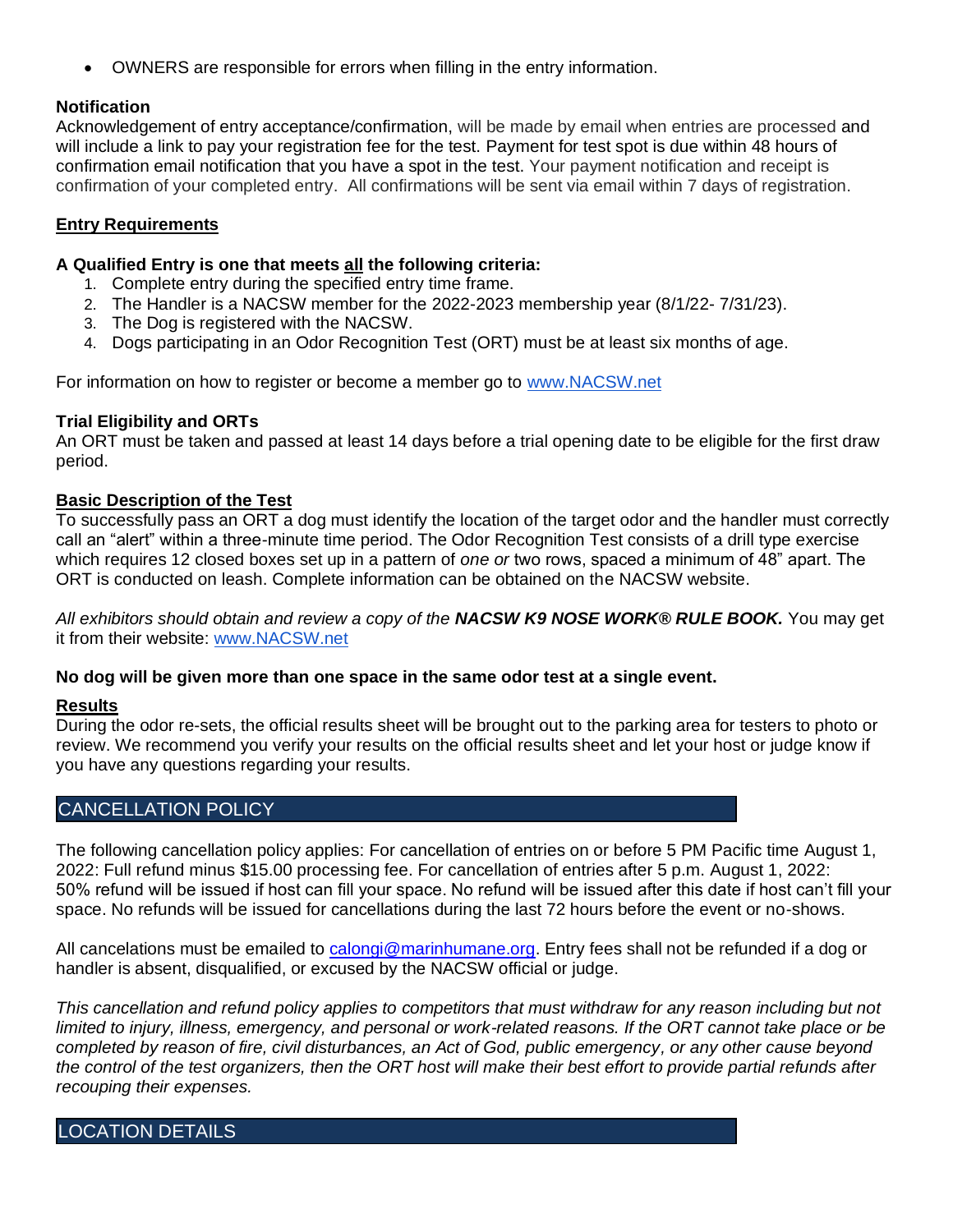## **Details regarding check in time and briefing will be sent approximately 1 week before the ORT.**

## **Site Specific Conditions**

This ORT location is a CHURCH campus. The parking lot is paved with no shade. There is a large area with trees bordering the parking lot for dog potty areas. The flooring in the test area is a shiny wood/laminate flooring. The parking lot is asphalt and the pathway to and from the parking lot to the test area are cement/asphalt; however, you may have to navigate uneven terrain in places to and from as well as in the parking area. You will need to crate in your car.

Due to unforeseen conditions, such as weather or change in availability of areas at the location, the expected test area, parking, and/or pathways may be modified at the last minute.

#### **Reactive Dog Parking**

There will not be reactive dog parking at this test. Due to unforeseen conditions, such as weather or change in availability of areas at the location, this policy may be modified at the last minute.

#### **Unentered Dogs**

Unentered dogs must remain in the competitor's vehicle during the test day. There will be ample potty areas, but unentered dogs should not be allowed to "play", exercise, or train on the test grounds.

#### **RV Parking**

There is no space for RVs to park in the competitor parking area during the test day. Due to unforeseen conditions, such as weather or change in availability of areas at the location, this policy may be modified at the last minute.

#### **Running Vehicles or Generators in the parking lot**

The parking is tight at this location and running your vehicles or generators in the parking lot is not allowed at this test. Due to unforeseen conditions, such as weather or change in availability of areas at the location, this policy may be modified at the last minute.

#### **Smoking**

Smoking is not allowed on this test site, including the use of e-cigarettes.

#### **Hotels**

A list of area hotels and directions will be provided with entry confirmations.

# DOG INFORMATION

#### **Dog Policies**

- All dogs must be on a 6' leash at all times when not being tested. NO flexi-leashes while not participating in a test.
- Reactive and/or spatially challenged dogs should wear a red bandana (to be provided by the dog's handler) to help signal others that the dog needs extra space from other dogs.
- Dogs will be toileted in designated areas and handlers must pick-up and dispose of waste.
- Dogs and handlers must stay in designated areas to avoid contaminating testing space, interrupting a test, or from viewing any part of the testing.
- Competitors should expect to keep their dogs confined in a crate or vehicle when not testing and should plan to provide their own shade using canopies or shade cloths.
- Refer to location details (above) for information on unentered dogs.

### **Females in Season**

Will be allowed to run wearing "pants" at the very end of the day after all other dogs have tested. Females in season will be parked and pottied in areas separate from the other dogs while at the test if the location logistics permit. Handlers must contact [calongi@marinhumane.org](mailto:calongi@marinhumane.org) so plans can be made for the dog.